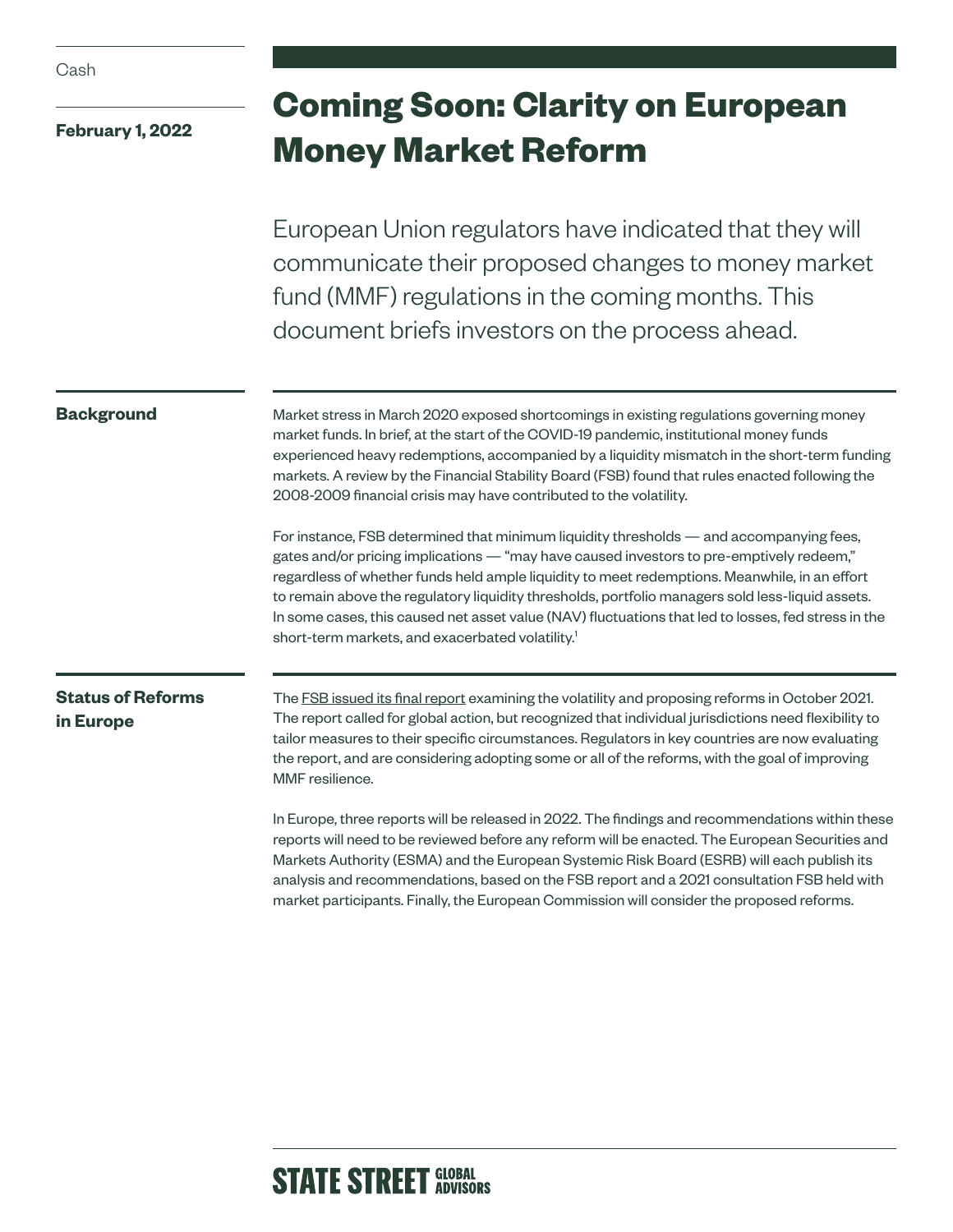|                                                    | In the longer term, there will be other international processes that could impact MMF regulation.<br>By the end of 2023, the FSB and the International Organization of Securities Commissions<br>(IOSCO) are slated to complete a stocktake of measures undertaken by member jurisdictions,<br>and in 2026 they will review the effectiveness of those measures. Meanwhile, in light of the FSB<br>report, IOSCO also plans to revisit its 2012 Policy Recommendations for MMFs, which were the<br>basis for the last round of reforms, enacted following the financial crisis. Finally, in response to<br>feedback gathered during the public consultation, the FSB and IOSCO intend to carry out follow-<br>up work, complementing MMF reforms, to enhance the functioning and resilience of short-term<br>funding markets. |
|----------------------------------------------------|-------------------------------------------------------------------------------------------------------------------------------------------------------------------------------------------------------------------------------------------------------------------------------------------------------------------------------------------------------------------------------------------------------------------------------------------------------------------------------------------------------------------------------------------------------------------------------------------------------------------------------------------------------------------------------------------------------------------------------------------------------------------------------------------------------------------------------|
|                                                    | The MMF industry has pushed back on some of FSB's policy options, to ensure that the reforms<br>are in the best interest of investors. For instance, the industry is concerned that swing pricing may<br>be difficult to administer, and may introduce "cliff-effect" risks similar to those attributed to fees<br>and gates in March 2020.                                                                                                                                                                                                                                                                                                                                                                                                                                                                                   |
|                                                    | For the moment, however, FSB emphasizes that all policy options should be considered<br>by member countries. It has retained swing pricing as a policy option, but has made<br>its recommendation more flexible by referencing swing pricing or economically<br>equivalent measures.                                                                                                                                                                                                                                                                                                                                                                                                                                                                                                                                          |
| <b>State Street Global</b><br><b>Advisors Role</b> | We submitted feedback during the FSB's consultative process, and we continue to track the<br>process closely in order to promote a favorable outcome and keep investors informed of<br>the developments.                                                                                                                                                                                                                                                                                                                                                                                                                                                                                                                                                                                                                      |
|                                                    | If you have additional questions, please feel free to contact your State Street Global Advisors'<br>sales representative.                                                                                                                                                                                                                                                                                                                                                                                                                                                                                                                                                                                                                                                                                                     |
| <b>Endnote</b>                                     | Financial Stability Board, "Policy Proposals to Enhance Money Market Fund Resilience," 11 Oct. 2021, https://fsb.org/wp-<br>1<br>content/uploads/P300621.pdf.                                                                                                                                                                                                                                                                                                                                                                                                                                                                                                                                                                                                                                                                 |